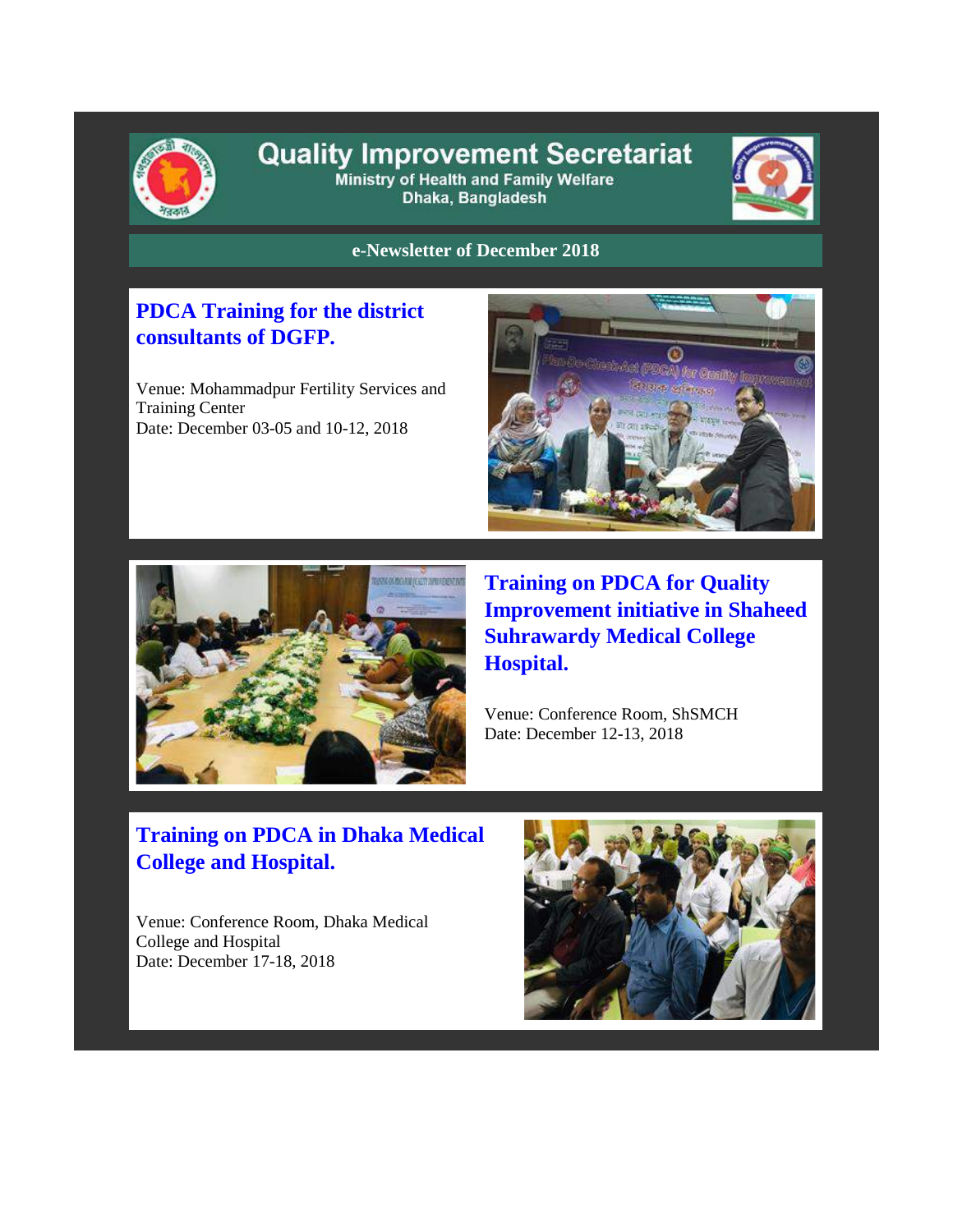

# **Review and Planning workshop on RMNCAH pilot in Narsingdi.**

Venue: Conference Room, Health Economics Unit (HEU) Date: December 19, 2018

**Workshop on Quality Improvement Initiative and 5S in 500 Beded Kurmitola General Hospital.**

Venue: Conference Room, Kurmitola General Hospital Date: December 19-20, 2018





## **Workshop on QI framework and 5S in Shaheed Suhrawardy Medical College and Hospital.**

Venue: Conference Room, Shaheed Suhrawardy Medical College and Hospital Date: December 20 & 22, 2018